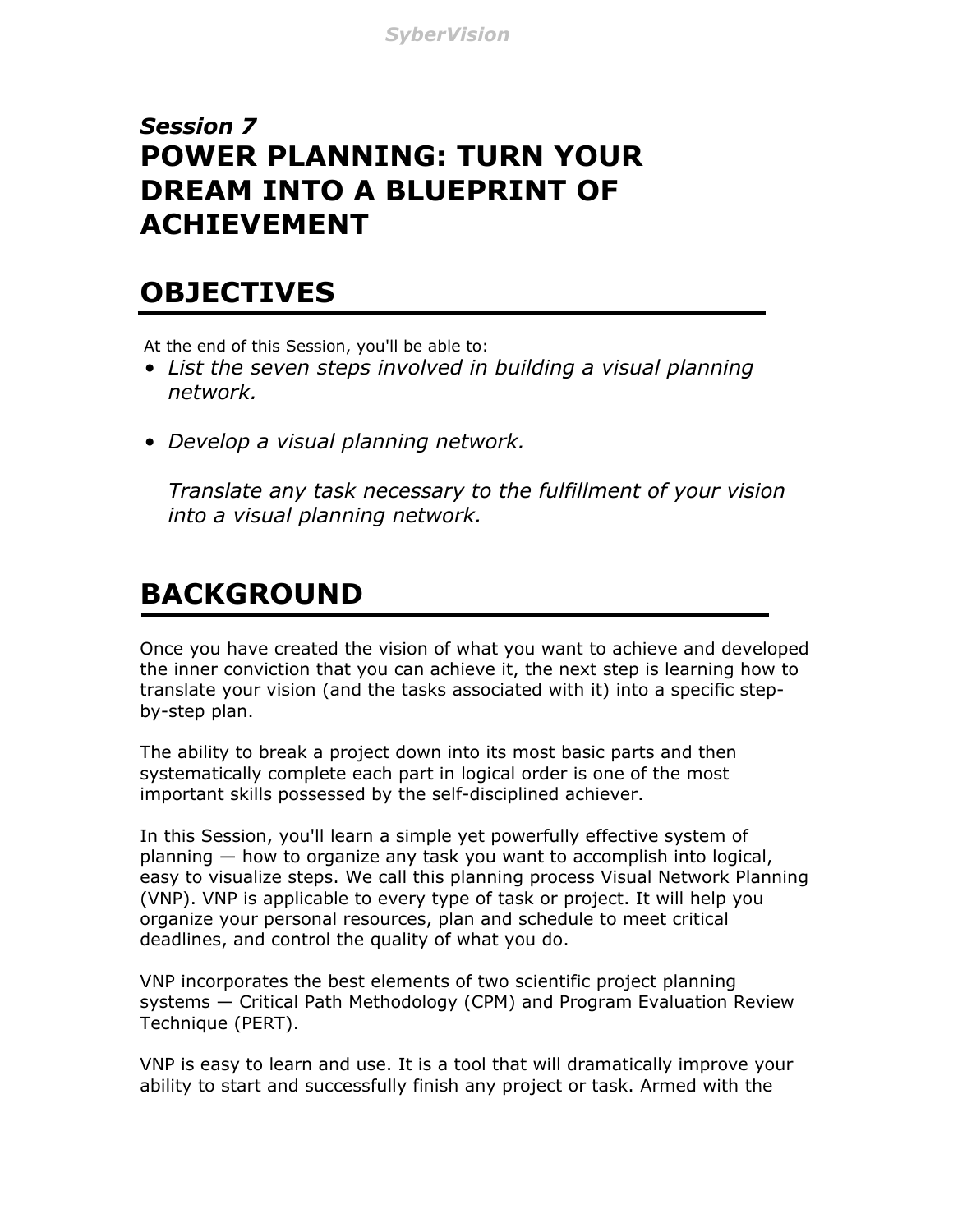power of planning, you'll be able to transform your vision, step-by-step, into a successful reality.

### **PRACTICE**

- 1. Listen to audio Session 7, "Power Planning: Turn Your Vision into a Blueprint of Achievement."
- 2. Study and review each of the following diagrams when you are instructed to do so by the narrator.



An ACTIVITY is a step or task that must be completed if the plan is to be successfully completed. An activity is represented by a box which is LINKED to the next activity with a LINE and ARROW.

Each activity takes a certain about of time to complete. The time to complete an activity is called DURATION. Duration is listed in the bottom right hand corner of each activity box. Duration can be represented in minutes, hours, days, weeks, or years.

A NETWORK is a group of interrelated and linked activities.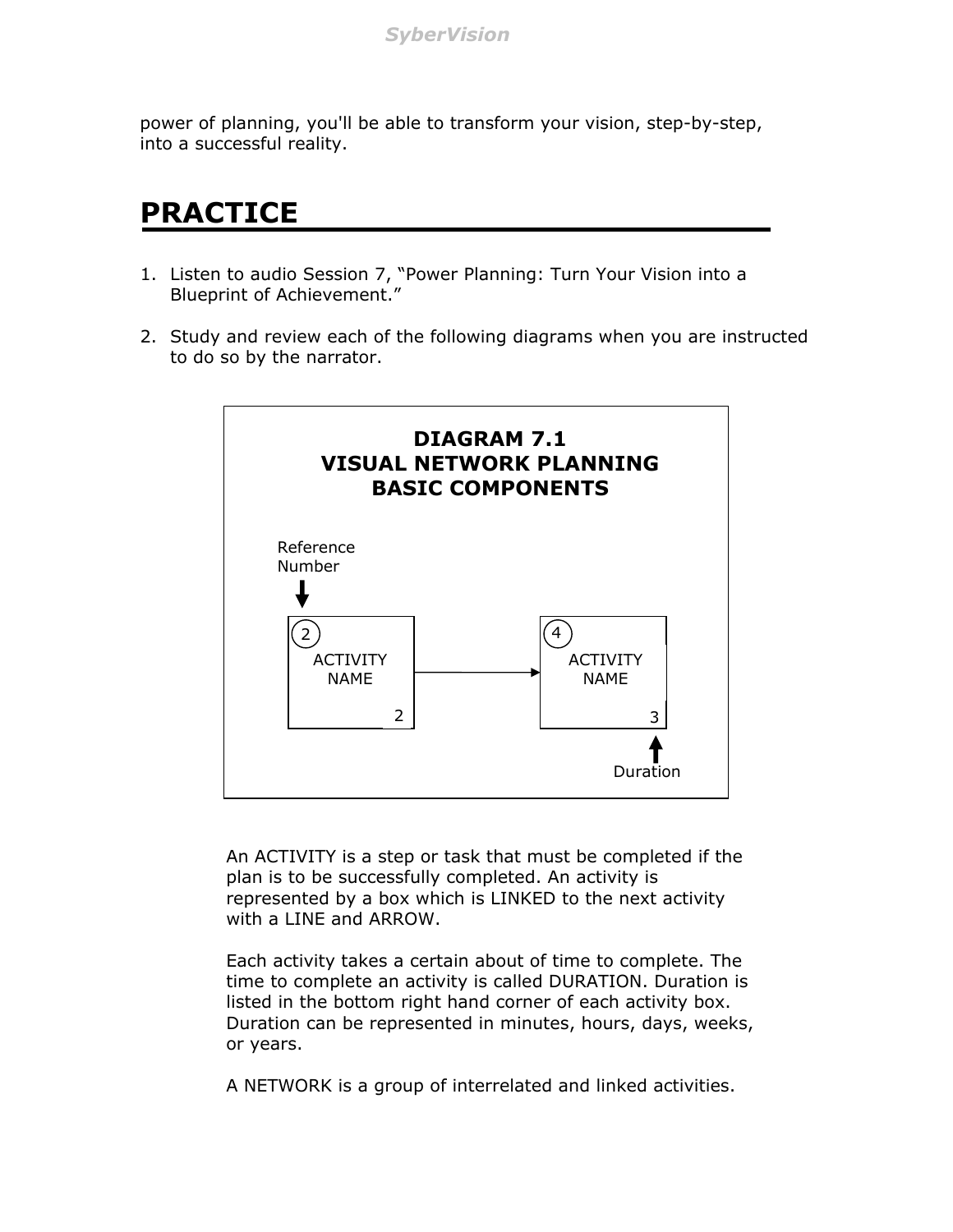*SyberVision*



Activity 2 is grinding the wheat.

Activity 4 is cooking the wheat

When Activity 2 has been completed, having taken two minutes, Activity 4 is ready to begin. Activity 4 takes seven minutes. Therefore, the entire plan shows that grinding the wheat preceded cooking the wheat and both activities require a total time span of nine minutes.

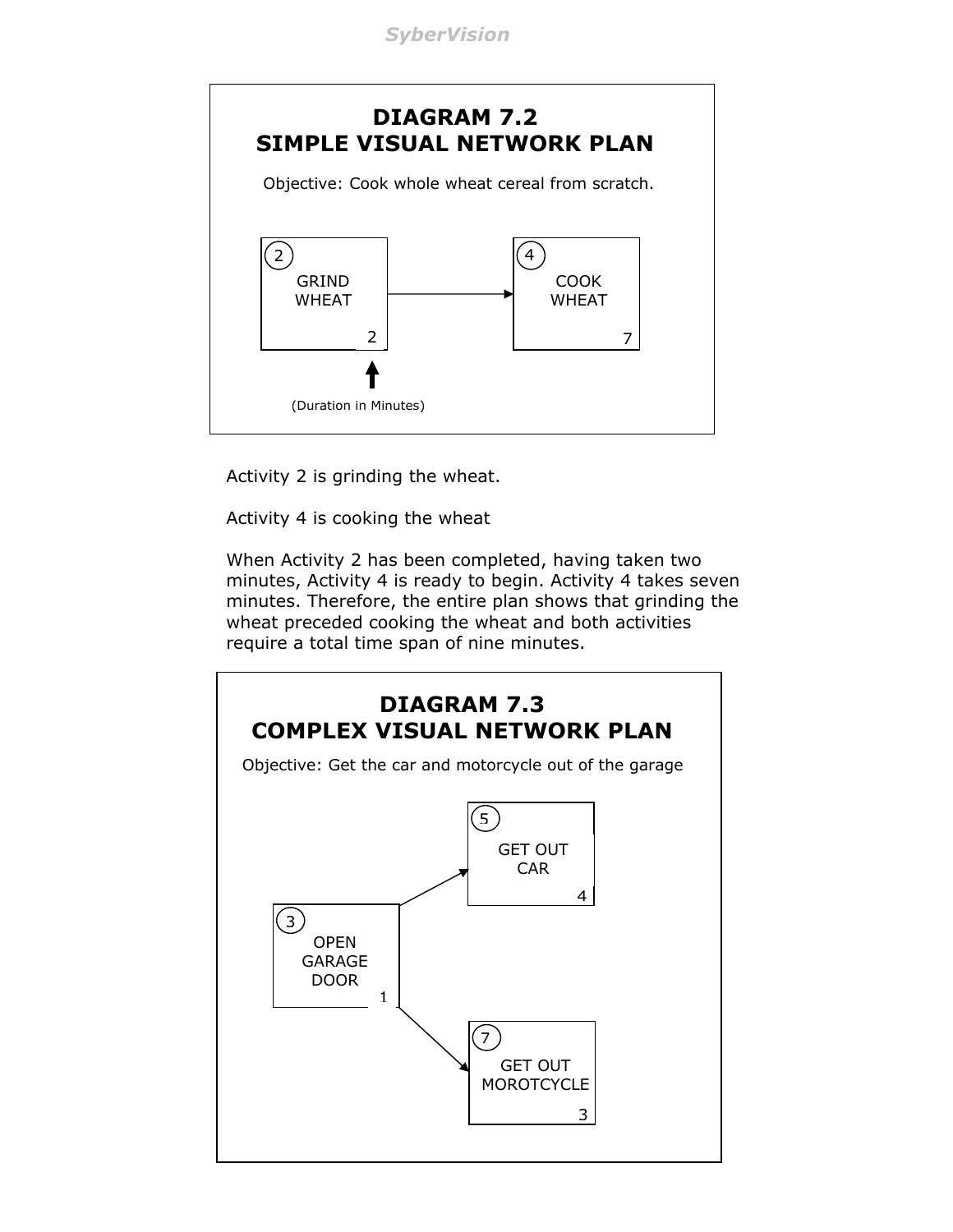Opening the garage door must be completed before the car and motorcycle can be taken out of the garage. Neither activity can begin until the garage door is opened.

Activities 5 and 7 are not dependent on each other. They can be accomplished at the same time by two people, either of whom could have opened the garage door. Or, they each activity can be accomplished one at a time by one person in no specific order.



At least one of the paths through the visual network will take longer than the others.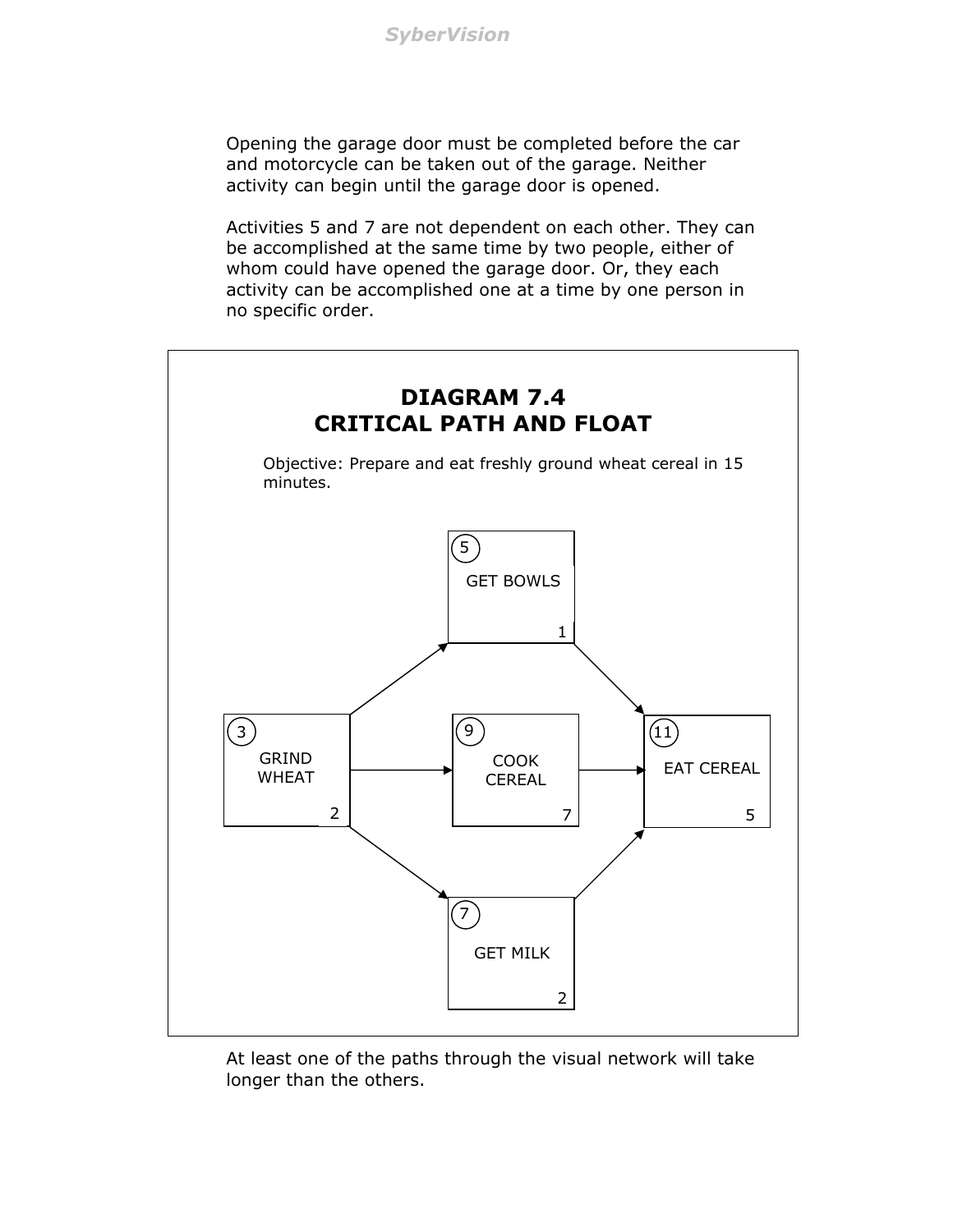*SyberVision*

The activities on the longest path must be accomplished on time if the project is to be completed on time. The longest path is known as the CRITICAL PATH. The activities on the critical path are called CRITICAL ACTIVITIES. Critical activities are vital to the success of the project.

The NON-CRITICAL ACTIVITIES — those not on the critical path — can be delayed with effecting the end date or time. These activities have what is called FLOAT. Float is the amount of time they can be delayed with effecting the completion of the project.

In the above plan, grinding the wheat, cooking the wheat, and eating the cereal take the longest amount of time and are thus on the critical path. Getting the bowls and milk can both be delayed with affecting the schedule. Therefore, they both have float.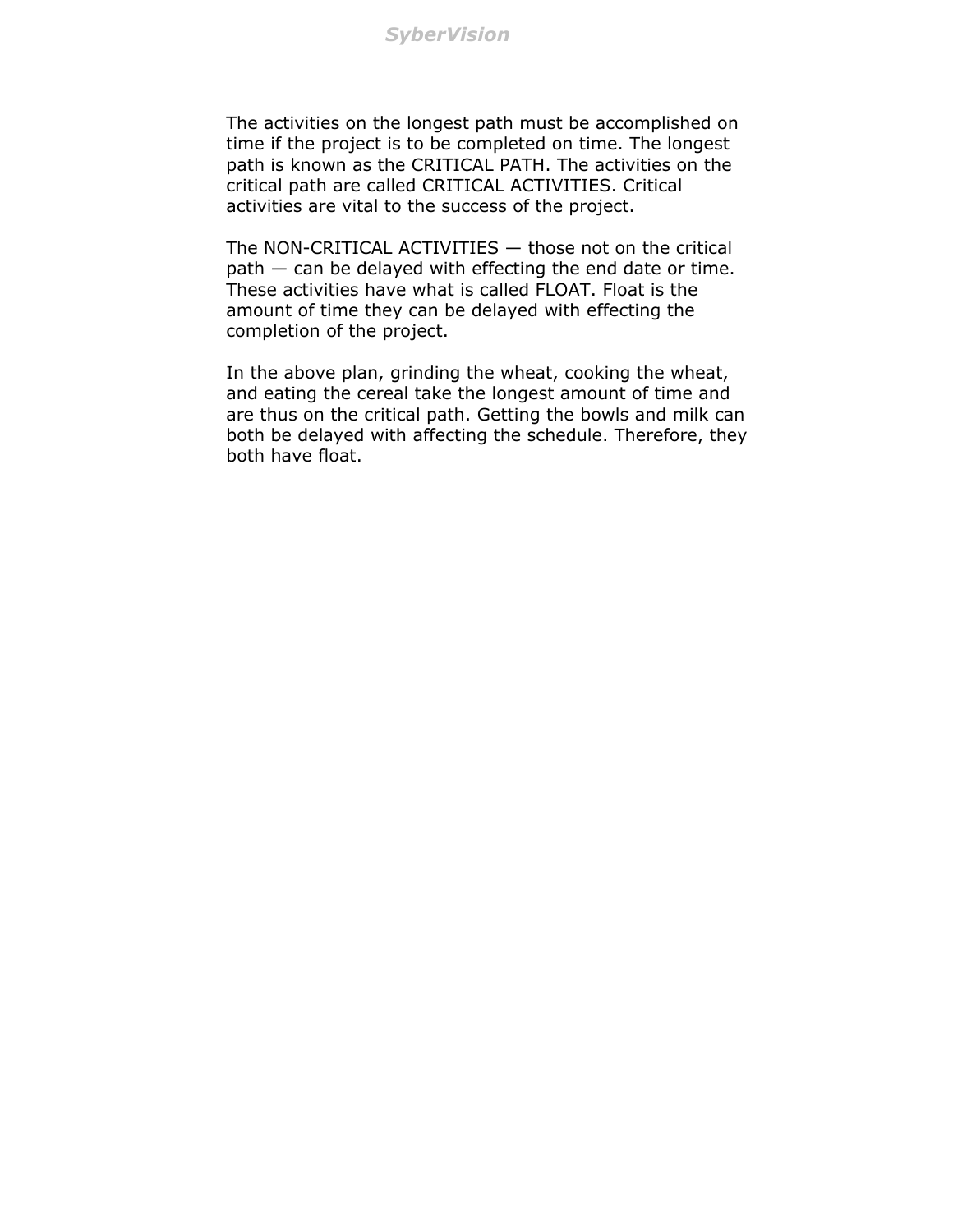### **DIAGRAM 7.5 SYBERVISION SYSTEMS AUDIO PROGRAM DEVELOPMENT VISUAL NETWORK PLAN**

Objective: Develop within 33 weeks a thoroughly researched, high-quality audio self-improvement program with digital study guide.

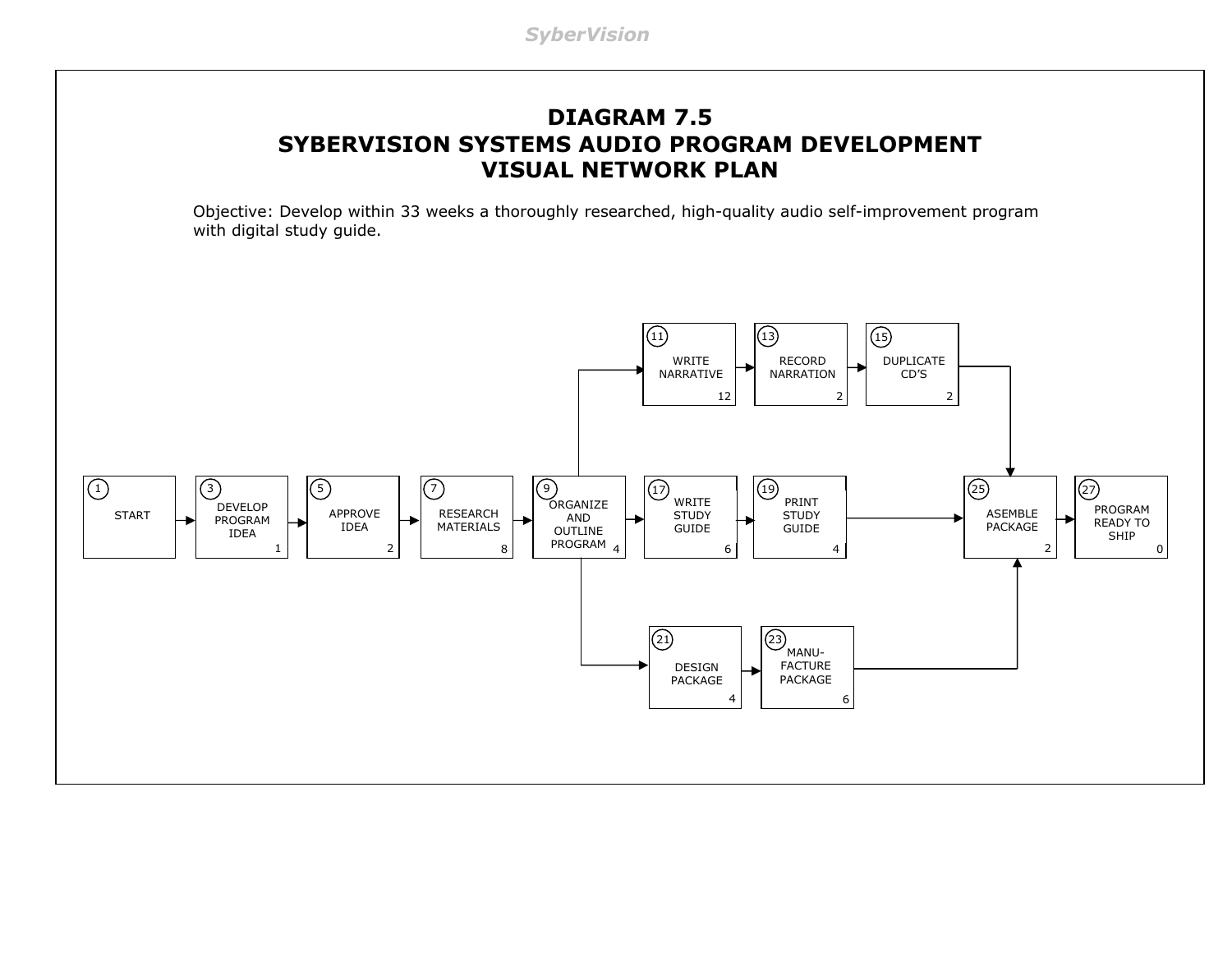*SyberVision*